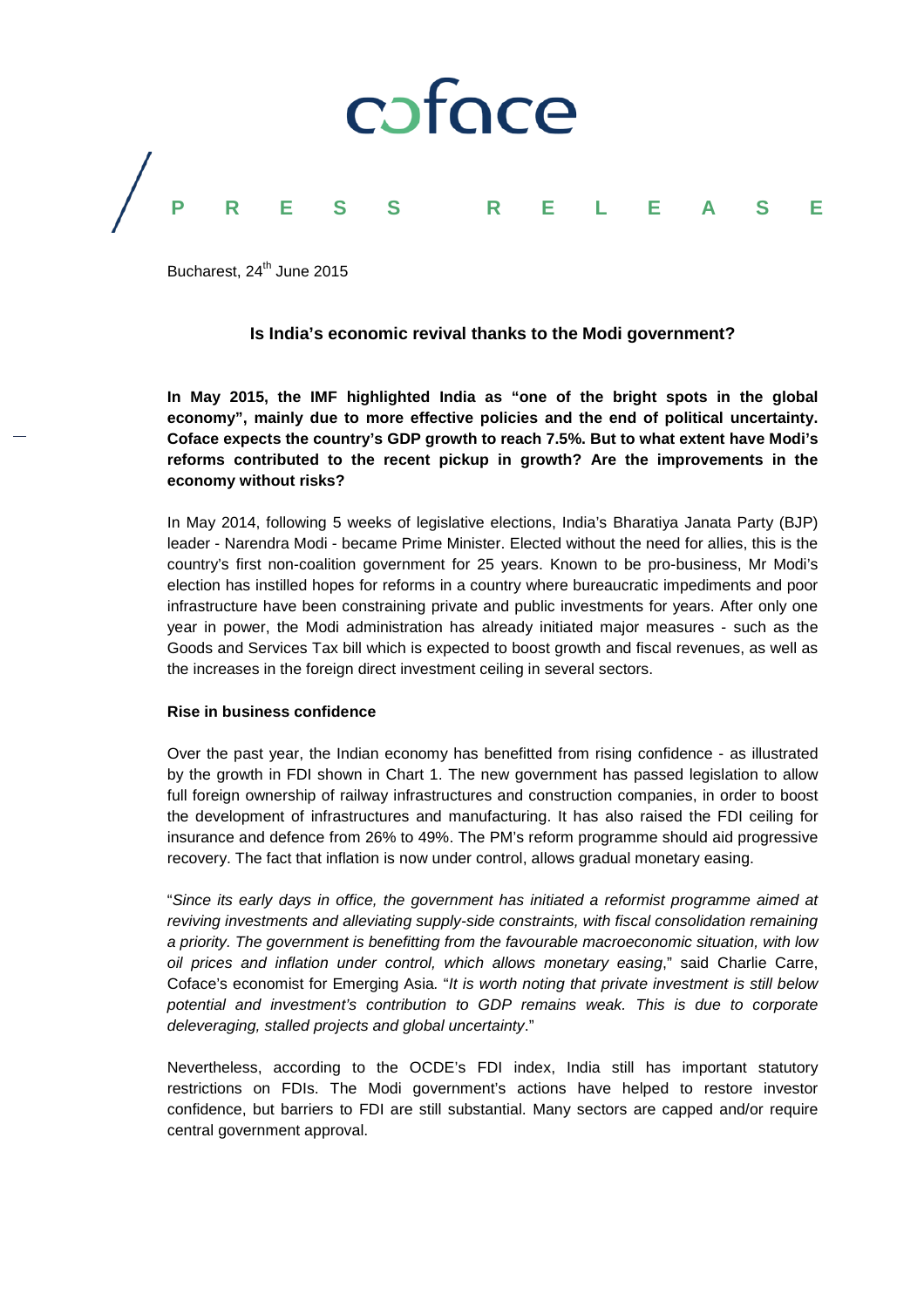

### **Outlook for steel and IT sectors**

With India being determined to move forward and increase its competitiveness as a manufacturer, the construction sector will benefit from the robust demand generated by the country's infrastructure plans. These wide-spread infrastructure investments will stimulate demand for materials including, but not limited to, steel.

"*Although the steel demand outlook is positive in India due to the needs from vast infrastructure plans, the strong upward trend of steel imports, particularly imports from China, will continue to put pressure on domestic steel prices. With the substitute-nature of steel products, the 20% price difference between domestic steel products and imported products from China poses challenges to domestic steel mills*," said Rocky Tung, Asia-Pacific economist at Coface.

According to the India Brand Equity Foundation (IBEF), India's IT services are estimated to account for some 52% of the global market share. Its relatively low labour cost, at roughly a quarter to one-third of that in the US, is a significant contributing factor to the industry. "*While the IT services sector will continue to be competitive globally as long as wages are not raised substantially overnight, upcoming challenges from China, Malaysia and the Philippines should not be ignored*." said Tung.

## **Political uncertainties to monitor**

In conclusion, the victory of Narendra Modi as Prime Minister and the economic reforms introduced by his government, have served to buoy investor confidence. Recent policy measures, such as the easing of land acquisition requirements by ordinance, are helping to ease supply-side constraints but further reforms are required to boost much-needed investment and growth. The Modi administration has demonstrated its strong intent to fulfil its promises. The reforms initiated, along with the "Make in India" programme, will benefit the country's infrastructure and steel sector in the medium-term, while the IT sector will enjoy governmental support (notably through lowered withholding tax rates for royalties) in order to face upcoming challenges.

Nevertheless, the government may face protests from civil societies and the BJP still lacks a majority in the Upper House of Parliament, as it controls only 13 of the 29 states and 2 union territories. This means that potential problems with policy implementation can be considered as a major downside risk to India's rebound. The government may face fierce opposition in the Upper House, which could force N. Modi to postpone bills or use executive orders. Finally the BJP government has benefitted from an externally favourable macroeconomic environment, thanks to low crude oil prices and a gradual recovery in the European Union. The remaining global uncertainties are mostly potential surprises in US Fed tightening.